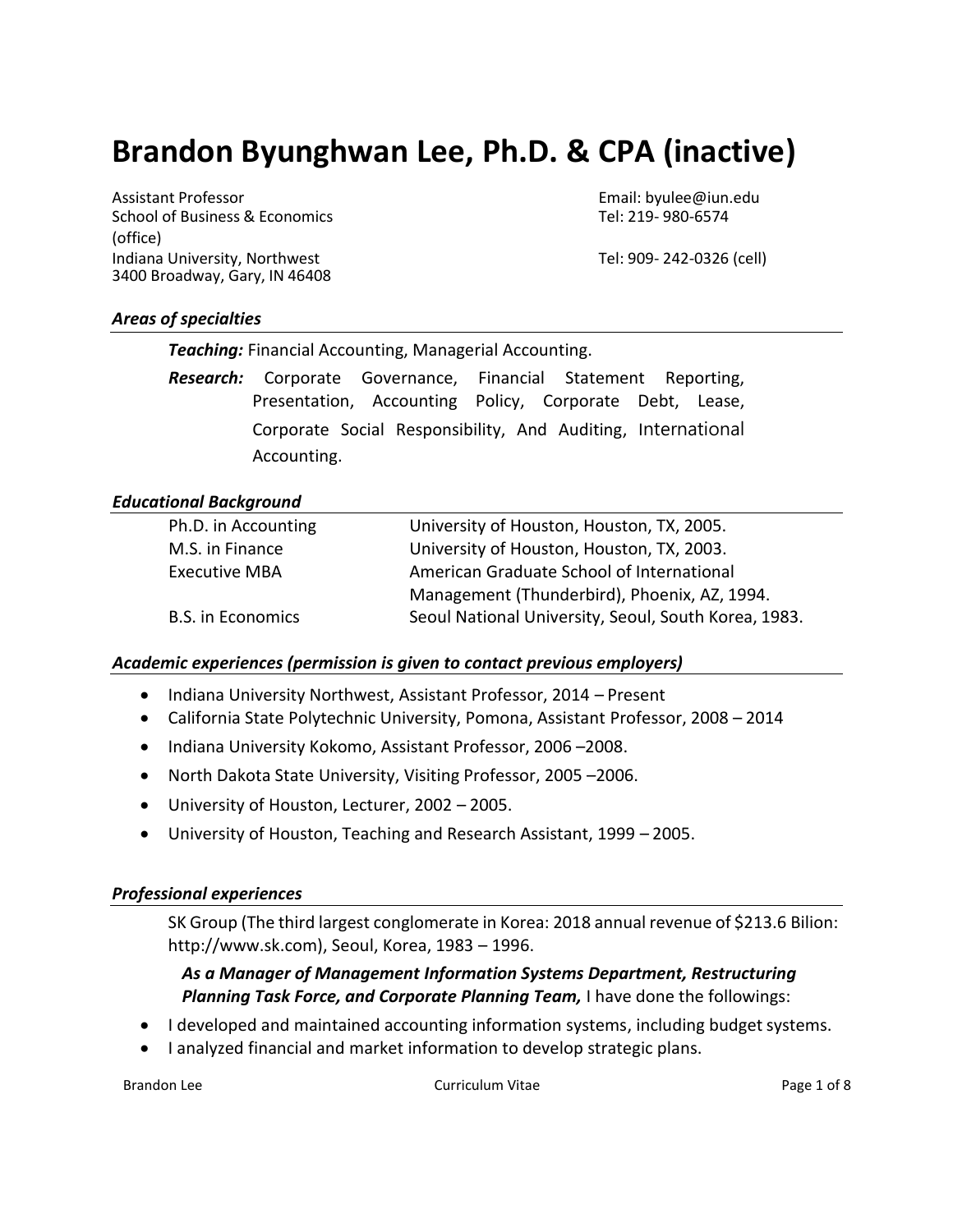- In a joint effort with Deloitte & Touche (D&T), I developed a restructuring plan for the SK Group Chairman's office.
- In a joint effort with Deloitte & Touche (D&T), I developed strategic plans for information systems, including accounting information systems, for the entire SK Group.

## *Professional certificate*

California CPA since 1998 (inactive)

## *Teaching*

#### **Courses taught:**

- All levels of financial accounting courses (Intro to Financial Accounting, Intermediate Accounting I, II, Advanced Accounting) for undergraduates (face-to-face, online).
- Intro to managerial accounting course for undergraduates (face-to-face and online).
- Accounting information system course for undergraduates (face-to-face and online).
- Financial and managerial accounting courses for graduates (face-to-face, online and Hybrid).

#### *Research*

## **Publications in Peer Reviewed Journals**

- Paik, D. G., Hamilton, T., Lee, B. B. and Yoon, S. W., "Loan purpose and accounting based debt covenants," *[Review of Accounting and Finance](https://apps.iu.edu/edo-prd/EdoDownloadFile.do?itemID=179935&nid=Research-Creative-Activity_1_7)*, Vol. 18, Issue 2, p321-343, 2019.
- Kim. S. and **Lee, B. B.**, "The [Value Relevance of Capital Expenditures and the Business](https://apps.iu.edu/edo-prd/EdoDownloadFile.do?itemID=179938&nid=Research-Creative-Activity_1_7)  Cycle," *Studies in Economics and Finance*[, Vol. 35 Issue 3, p386-406, 2018.](https://apps.iu.edu/edo-prd/EdoDownloadFile.do?itemID=179938&nid=Research-Creative-Activity_1_7)
- [Paik, D. G., Kim. T., Krumwiede, K. and](https://apps.iu.edu/edo-prd/EdoDownloadFile.do?itemID=179939&nid=Research-Creative-Activity_1_7) Lee, B. B., "The Association between Audit Fees and Accounting Restatement Resulting from Accounting Frauds and Clerical Errors," *[Journal of Forensic and Investigative Accounting](https://apps.iu.edu/edo-prd/EdoDownloadFile.do?itemID=179939&nid=Research-Creative-Activity_1_7)* Vol. 10: Issue 3, p332-356, July– [December 2018.](https://apps.iu.edu/edo-prd/EdoDownloadFile.do?itemID=179939&nid=Research-Creative-Activity_1_7)
- Paik, D. G., **Lee, B. B.** [and Krumwiede, K., "Corporate social responsibility performance](https://apps.iu.edu/edo-prd/EdoDownloadFile.do?itemID=179940&nid=Research-Creative-Activity_1_7)  [and outsourcing: The case of the Bangladesh tragedy,"](https://apps.iu.edu/edo-prd/EdoDownloadFile.do?itemID=179940&nid=Research-Creative-Activity_1_7) *Journal of International Accounting Research*[, Vol. 16, No. 1, p59-79, spring 2017.](https://apps.iu.edu/edo-prd/EdoDownloadFile.do?itemID=179940&nid=Research-Creative-Activity_1_7)
- Paik, D. G., Smith, J., Lee, B. B. and Yoon, S. W., "The Relation between Accounting [Information in Debt Covenants and Operating Leases," Accounti](https://apps.iu.edu/edo-prd/EdoDownloadFile.do?itemID=179941&nid=Research-Creative-Activity_1_7)ng Horizons, Vol. 29: [Issue 4, p969-996, December 2015.](https://apps.iu.edu/edo-prd/EdoDownloadFile.do?itemID=179941&nid=Research-Creative-Activity_1_7)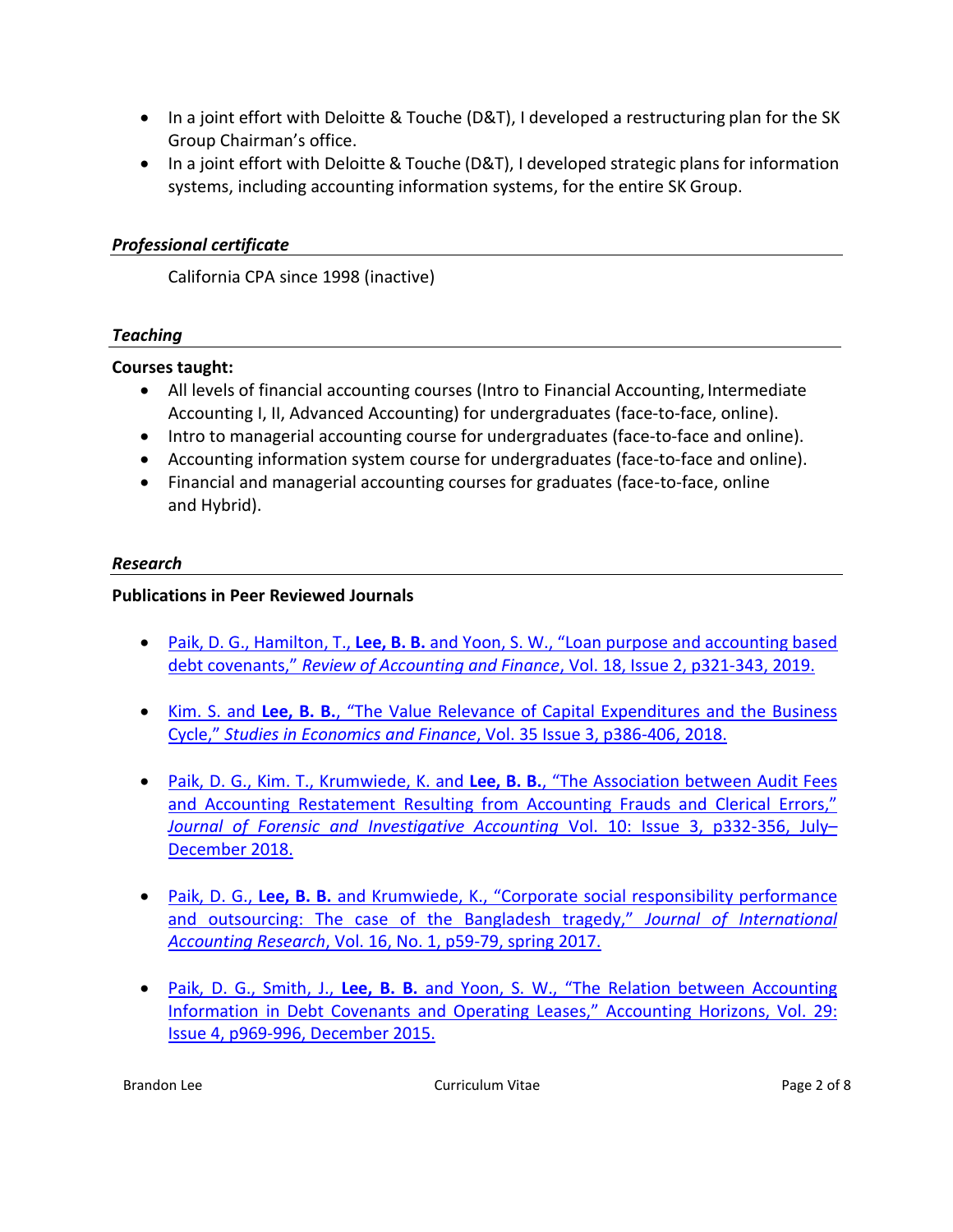- Lee, K. J., Jin, J. J. and **Lee, B. B.**[, "Changes in the Quality of Accounting Informatio](https://apps.iu.edu/edo-prd/EdoDownloadFile.do?itemID=179942&nid=Research-Creative-Activity_1_7)n with the Adoption of IFRS in Korea," *[Pan-Pacific Journal of Business Research](https://apps.iu.edu/edo-prd/EdoDownloadFile.do?itemID=179942&nid=Research-Creative-Activity_1_7)*, Vol. 6, No. 1, [p35-45, Spring 2015.](https://apps.iu.edu/edo-prd/EdoDownloadFile.do?itemID=179942&nid=Research-Creative-Activity_1_7)
- **Lee, B. B.**, Paik. D. G. an[d Yoon, S. W., "The Effect of Capitalizing Operating Leases on the](https://apps.iu.edu/edo-prd/EdoDownloadFile.do?itemID=179944&nid=Research-Creative-Activity_1_7)  [Immediacy to Debt Covenant Violations,"](https://apps.iu.edu/edo-prd/EdoDownloadFile.do?itemID=179944&nid=Research-Creative-Activity_1_7) *Journal of Accounting and Finance*, Vol. 14, No. [6, p44-70, Winter 2014.](https://apps.iu.edu/edo-prd/EdoDownloadFile.do?itemID=179944&nid=Research-Creative-Activity_1_7)
- Paik. D. G. and **Lee, B. B.**, "The Association between Market Returns and Asset Impairment under U.S. GAAP and IFRS," *Pan-Pacific Journal of Business Research,* pages 36-57, Fall 2013.
- **Lee, B. B.** and Kim, J. J., "Towards Paradigmatic Pluralism in Applied Accounting Research," *Pan-Pacific Journal of Business Research,* pages 45-79, Fall 2012.
- **Lee, B. B.**, Jin, J. J. and Jung, M., "Determinants of and Market Responses to Preferred Stock Classifications: A Case of Redeemable Preferred Stocks and Trust Preferred Stocks," *Pan-Pacific Journal of Business Research,* pages 3- 31, Spring 2011.
- **Lee, B. B.**, O'Brien, J. and Sivaramakrishnan, K., **"**An Analysis of Financial Analysts' Optimism in Long-term Growth Forecasts," *Journal of Behavioral Finance,* pages 171 – 184, 2008.
	- An updated version of this work appeared in *Handbook of Behavioral Finance,* edited by Brian Bruce, *Edward Elgar Publishing,* pages 264-286, 2009.

# **Working Papers**

- **Lee, B. B.,** Paik, D. G., Smith, J. and Yoon, S. W., "Are leases substitutes or compliments to debt? Insights from an analysis of Debt Covenants." This paper was invited to revise and resubmit to *Review of Accounting and Finance (second round, 2019).*
- **Lee, B. B.,** Lee, S. W. and Park. S., "Corporate Innovation and Audit Fees."
- **Lee, B. B.,** Paik, D. G. and Kim. T., "The Association between Non-Audit Fees and Investment Efficiency."

# **Work-in-progress**

 **Lee, B. B.,** Paik, D. G. and Chung, P., "The effect of corporate social responsibility on product recall."

Brandon Lee **Curriculum Vitae Curriculum Vitae Page 3 of 8** and  $\overline{P}$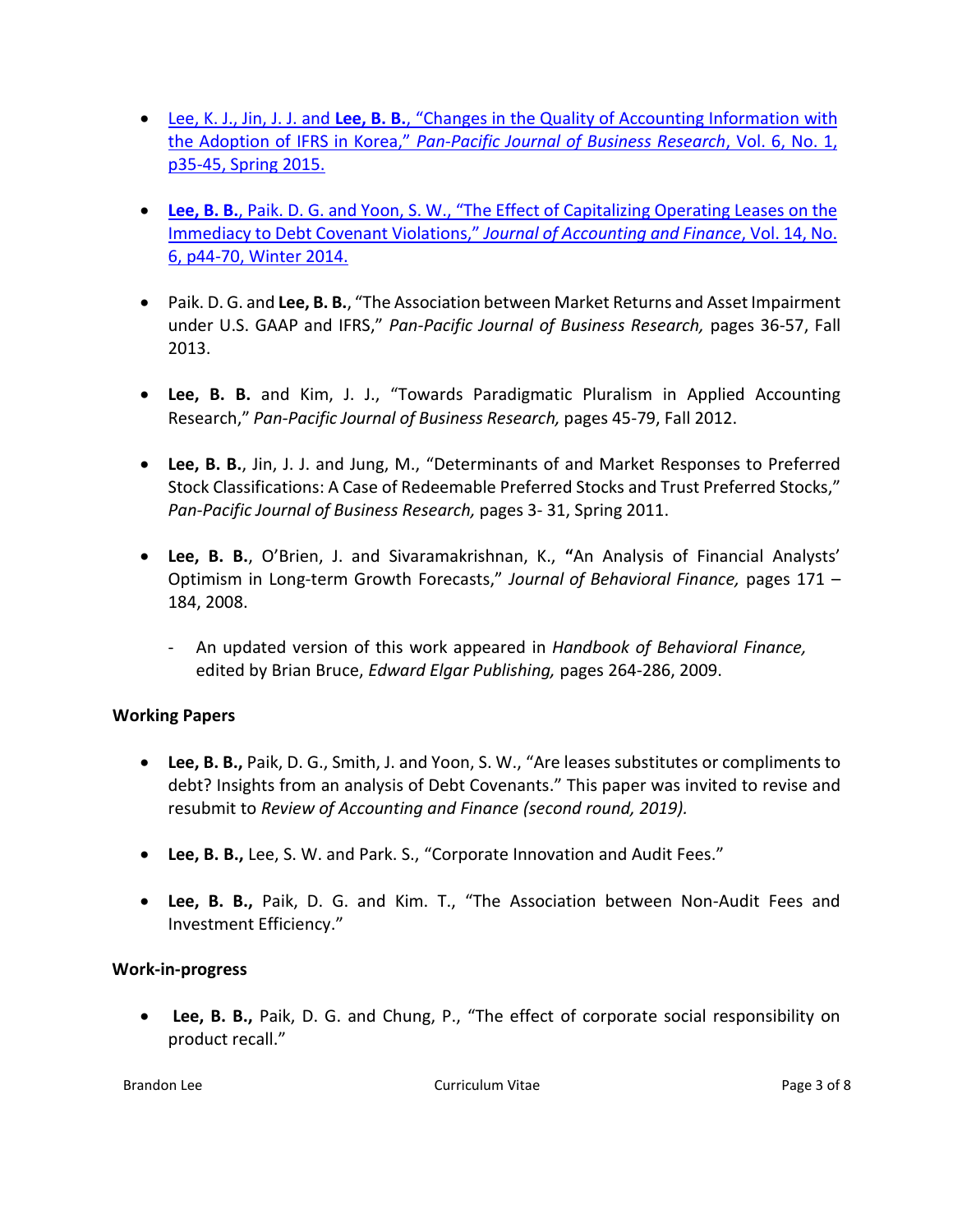**Lee, B. B.,** Paik and Yoon, S. W., "The Association between Corporate Social Responsibility Performance and Debt Covenants."

#### **Presentation at Peer Reviewed Conferences**

- **Lee, B. B.,** Lee, S. W. and Park. S., "Corporate Innovation and Audit Fees," *[European](http://www.eaa-online.org/r/Annual_Congresses)  [Accounting Association Annual Conference,](http://www.eaa-online.org/r/Annual_Congresses)* Paphos, Cyprus, 2019.
- **Lee, B. B.,** Lee, S. W. and Park. S., "Corporate Innovation and Audit Fees," *[Pan Pacific](http://ppbri.org/conference-2017)  [Business Research Conference,](http://ppbri.org/conference-2017)* Pomona, *CA,* 2017.
- **Lee, B. B.,** Paik, D. G., Smith, J. and Yoon, S. W., *"Are leases substitutes or compliments to debt? Insights from an analysis of Debt Covenants," [European Accounting Association](http://www.eaa-online.org/r/Annual_Congresses)  Annual Congress,* [Valencia, Spain 2017.](http://www.eaa-online.org/r/Annual_Congresses)
- **Lee, B. B.,** Paik, D. G., Smith, J. and Yoon, S. W., *"Are leases substitutes or compliments to debt? Insights from an analysis of Debt Covenants," [American Accounting Association](http://aaahq.org/Meetings/2016/Annual-Meeting)  Annual Meeting,* [New York, NY 2016](http://aaahq.org/Meetings/2016/Annual-Meeting)*.*
- Paik, D. G., **Lee, B. B.** and Yoon, S. W., "Loan purpose and accounting based debt covenants," *[European Accounting Association Annual Congress](http://eaa2018.eaacongress.org/r/home)*, Milan, Italy, 2018.
- Paik, D. G., **Lee, B. B.**, "Loan purpose and accounting based debt covenants," *Indiana Academy of the Social Science*, Westville, IN, 2016.
- Paik, D. G., **Lee, B. B.**, "Understanding Debt Covenants," *[Pan Pacific Business Research](http://ppbri.org/conference-2016)  Conference,* [Pomona, CA,](http://ppbri.org/conference-2016) 2016.
- Paik, D. G., Krumwiede, K. and **Lee, B. B.**, "The Association between Audit Fees and Accounting Restatement Resulting from Accounting Frauds and Clerical Errors," *[Pan](http://ppbri.org/conference-2015)  [Pacific Business Research Conference,](http://ppbri.org/conference-2015)* Pomona, CA, 2015.
- Paik, D. G., **Lee, B. B.** and Krumwiede, K., "Corporate social responsibility performance and outsourcing: The case of the Bangladesh tragedy," *[Pan Pacific Business Research](http://ppbri.org/conference-2015)  Conference,* [Pomona, CA,](http://ppbri.org/conference-2015) 2015.
- Paik, D. G., **Lee, B. B.** and Krumwiede, K., "Corporate social responsibility performance and outsourcing: The case of the Bangladesh tragedy," *[American Accounting Association](http://aaahq.org/Meetings/2015/Annual-Meeting/Program)  [Annual Meeting](http://aaahq.org/Meetings/2015/Annual-Meeting/Program)*, Chicago, IL, 2015.
- Brandon Lee **Curriculum Vitae Curriculum Vitae Page 4 of 8** and  $\overline{P}$  Paik, D. G., **Lee, B. B.** and Krumwiede, K., "Corporate social responsibility performance and outsourcing: The case of the Bangladesh tragedy," plenary session at the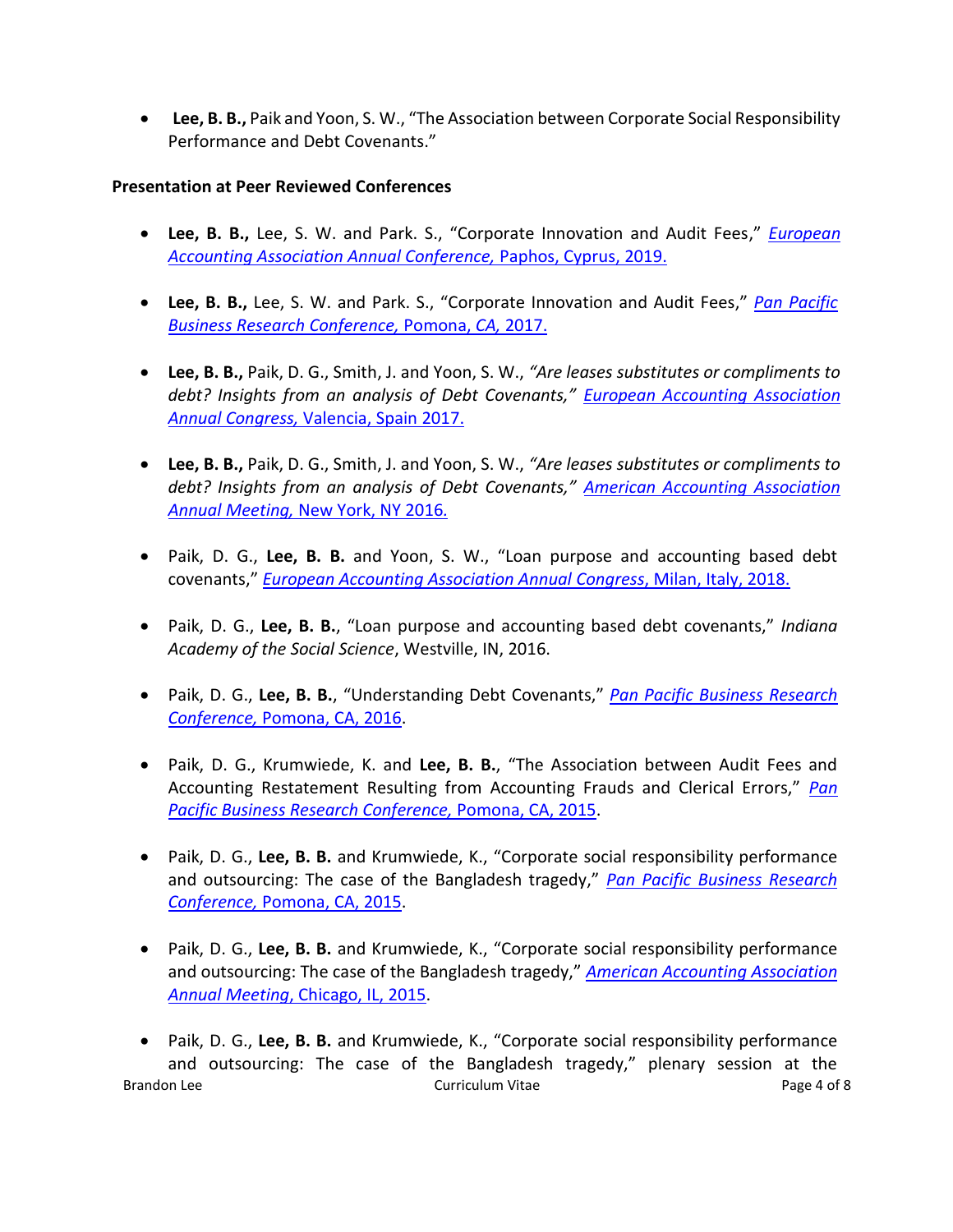*International Accounting Section* of *[American Accounting Association](http://aaahq.org/Meetings/2016/International-Accounting-Section) (AAA) Mid-Year Conference,* [New Orleans, LA,](http://aaahq.org/Meetings/2016/International-Accounting-Section) 2016. (see *[American Accounting Association](http://aaahq.org/Meetings/Archive)*)

- Paik, D. G., Smith, J., Lee, B. B. and Yoon, S. W., "The Relation between Accounting Information in Debt Covenants and Operating Leases," *[Western American Accounting](http://www2.aaahq.org/western/meetings/2014/registration.cfm)  Association Annual Meeting,* [Salt Lake City, UT,](http://www2.aaahq.org/western/meetings/2014/registration.cfm) 2014.
- Paik, D. G., Smith, J., **Lee, B. B.** and Yoon, S. W., "The Relation between Accounting Information in Debt Covenants and Operating Leases," *[American Accounting Association](http://www2.aaahq.org/AM2014/index.cfm) [Annual Meeting,](http://www2.aaahq.org/AM2014/index.cfm)* Atlanta, GA, 2014.
- Paik, D. G., Smith, J., **Lee, B. B.** and Yoon, S. W., "The Relation between Accounting Information in Debt Covenants and Operating Leases," *[Pan Pacific Business Research](http://ppbri.org/conference-2014)  Conference,* [San Bernardino, CA,](http://ppbri.org/conference-2014) 2014.
- Paik, D. G., Smith, J., **Lee, B. B.** and Yoon, S. W., "The Relation between Accounting Information in Debt Covenants and Operating Leases," *[European Accounting Association](http://www.eaa2014.org/r/home)  [Annual Congress](http://www.eaa2014.org/r/home)*, Tallinn, Eatonia, 2014.
- **Lee, B. B.,** Paik, D. G., and Yoon, S. W., "The Effect of Capitalizing Operating Leases on the Immediacy to Debt Covenant Violations," *[Western American Accounting Association](http://www2.aaahq.org/western/meetings/2013/registration.cfm)  Annual Meeting,* [San Francisco, CA,](http://www2.aaahq.org/western/meetings/2013/registration.cfm) 2013.
- **Lee, B. B.,** Paik, D. G., and Yoon, S. W., "The Effect of Capitalizing Operating Leases on the Immediacy to Debt Covenant Violations," *[American Accounting Association](http://www2.aaahq.org/AM2013/index.cfm) Annual Meeting,* [Anaheim, CA,](http://www2.aaahq.org/AM2013/index.cfm) 2013.
- Lee, M. J., and **Lee, B, B.**, "Economic Determinants of Sale-Lease Backs and Sales-Management Backs in Lodging Industry," *[Pan Pacific Business Research Conference,](http://ppbri.org/conference-2014)* San [Bernardino, CA,](http://ppbri.org/conference-2014) 2014.
- **Lee, B. B.**, O'Brien, J. and Sivaramakrishnan, K., **"**An Analysis of Financial Analysts' Optimism in Long-term Growth Forecasts," *European Accounting Association Annual Congress,* Prague, Czech Republic, 2004.
- **Lee, B. B.**, O'Brien, J. and Sivaramakrishnan, K., **"**An Analysis of Financial Analysts' Optimism in Long-term Growth Forecasts," *Financial Management Association Annual Meeting,* Chicago, IL, 2005.

# *Other Intellectual Activities Including Publication at Non-Peer Reviewed Journals*

 **Lee, B. B.**, "Introduction of Right-to-Use Model for Lessees,*"* presented at *Korean American Certified Public Accountants Conference* at Los Angeles, CA, 2011.

Brandon Lee **Curriculum Vitae Curriculum Vitae Page 5 of 8** and  $\overline{P}$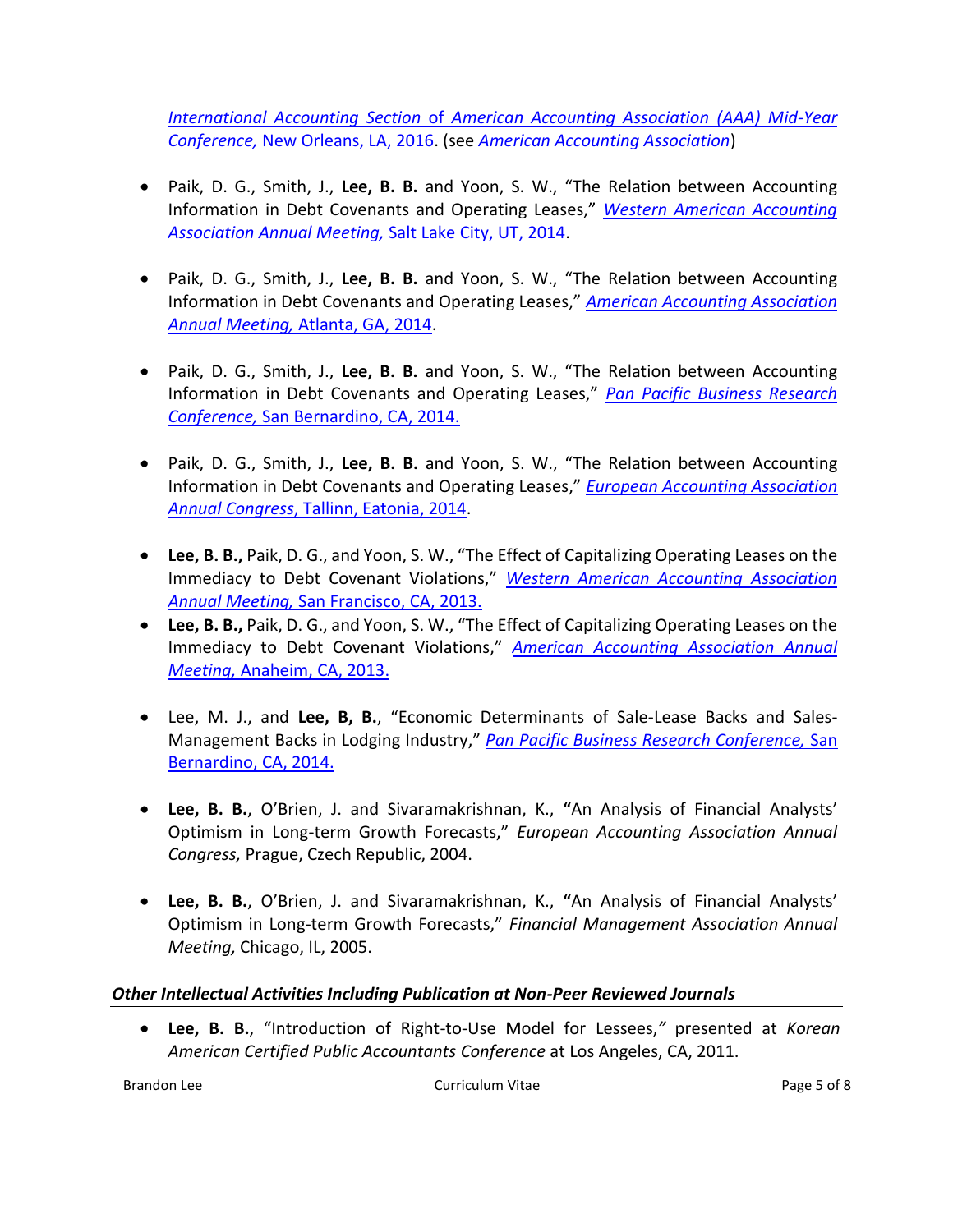- **Lee, B. B.** and Pak, H., "Financial Effects of the Right-to-Use Model for Lessees," *Korean American Certified Public Accountants Journal,* pages 10-13, December 2010.
- **Lee, B. B.**, "How to Read Statements of Cash Flows," presented at a Bank Officer Seminar Hosted by *Korean American Certified Public Accountants* at Los Angeles, CA, 2010.

# *Review Board Member*

- Review Board Member of Pan-Pacific Journal of Business Research, a Peer-Reviewed Journal Listed on Cabell's Directories, 2011 – Present.
- Associate Editor of Pan-Pacific Journal of Business Research, 2017 Present.
- Board Member of Pan-Pacific Business Research Conference, 2011 Present.

# *Fellowship, Awards, & Honors*

- Summer Faculty Fellowship Award for the summer of 2015, 2018, 2019, Indiana University Northwest.
- Blueprint for Success Grant, Indiana University Northwest Center for Innovation & Scholarship in Teaching and Learning, 2018.
- Master Online Course (A202) Development Grant, Indiana University Northwest Center for Innovation & Scholarship in Teaching and Learning, 2016.
- Distinguished Paper Award for "Towards Paradigmatic Pluralism in Applied Accounting Research," with James Kim, Pan-Pacific Journal of Business Conference, 2012.
- Plaque of "Recognition of Appreciation" as an Outstanding Faculty Member that University President and the Director of Intercollegiate Athletics presented me, California State University Pomona, 2011.
- Kneebone Memorial Scholarship at University of Houston, 2002.
- Attended the Doctoral Consortium in Lake Tahoe, Summer 2001.
- Harry B. and Aileen B. Gordon Scholarship at University of Houston, 2000.
- Executive MBA (study at American Graduate School of International Management (Thunderbird, now Thunderbird School of Global Management, a unit of Arizona State University) for 4 months) Award from SK Group, Fall 1994.

# *Professional Pedagogical Development*

## **Teaching conferences attendance**

- 2017 Faculty Innovative Teaching Seminar (FITS), provided by Indiana University Northwest Center for Innovation and Scholarship in Teaching and Learning, Gary, IN, 2017.
- Annual Conference on Teaching and Learning in Accounting, provided by American Accounting Association, New York City, NY, August 6, 2016 - August 7, 2016.
- Teaching Professor Conference, provided by Magna Publications. Inc., Washington D.C., DC, June 3, 2016 - June 5, 2016.
- Teaching Professor Conference, provided by Magna Publications. Inc., Atlanta, GA, May

Brandon Lee **Curriculum Vitae Curriculum Vitae Page 6 of 8**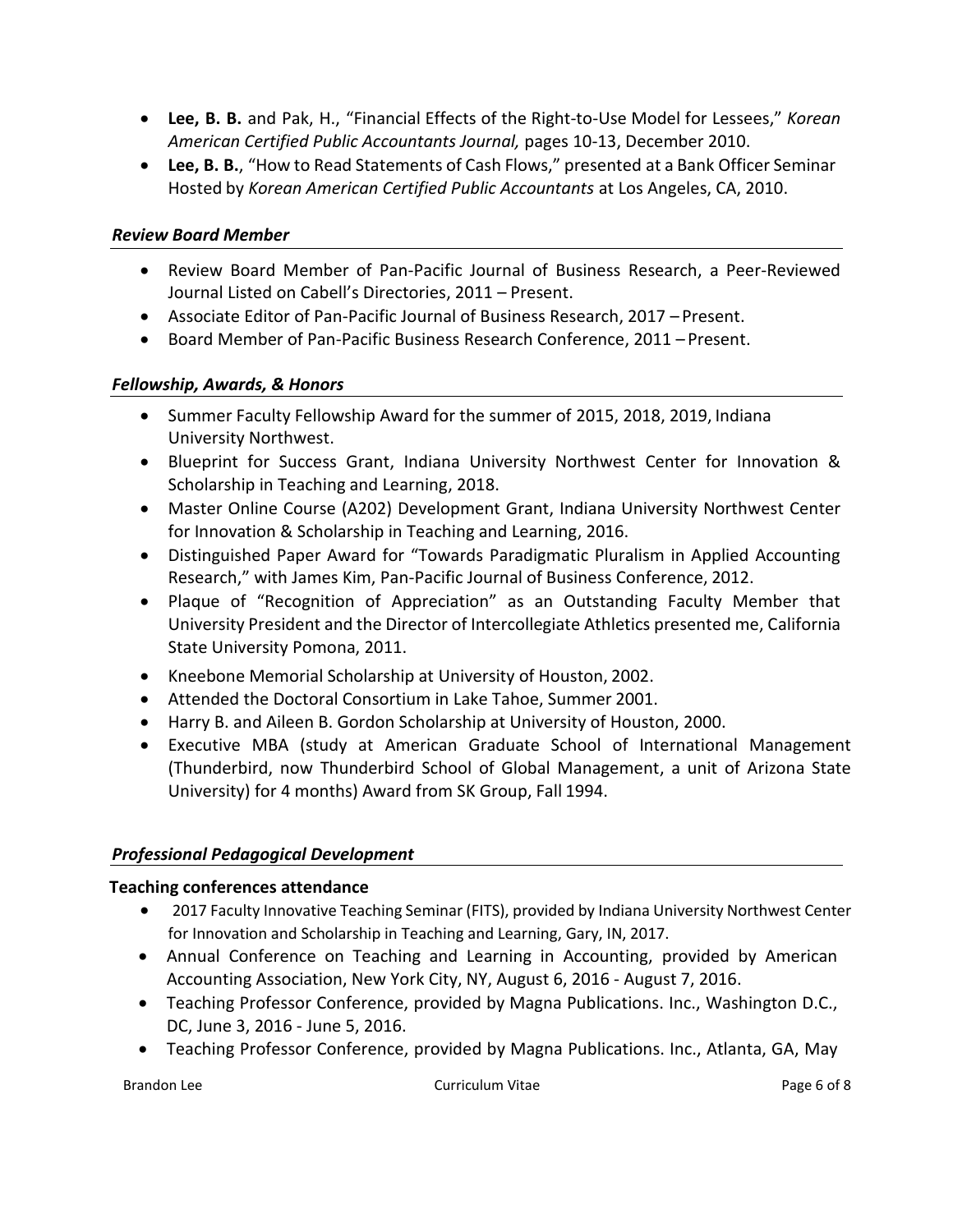29 - 31, 2015.

 Regularly attended workshops and Brown Bag events organized by the Indiana University Northwest Center for Innovation and Scholarship in Teaching, 2014 - 2019.

## *Services*

## **Service to Indiana University Northwest ("IUN") Faculty Organization committees**

- International Affairs Committee, Fall 2015 Spring 2018.
- Faculty Development Committee, Fall 2015 Present.

## **Service for the Asia Day events at Indiana University Northwest**

- Introduced Korean traditional customs, 2017, 2018, 2019.
- Arranged the Korean traditional martial arts (Taekwon-Do) performance and instruction, 2017.
- Arranged the serving of Korean traditional food (Song-Pyun), 2017.
- Opened a Korean booth, 2018, 2019.
	- $\triangleright$  Displayed Korean traditional musical instruments.
	- $\Box$  Introduced the Korean language.
	- $\overline{\phantom{a}}$  Gave visitors' name cards in Korean.

## **Service to IUN School of Business and Economics committees**

- Faculty Affairs Committee, Fall 2018 Present.
- Student Learning and Success Committee, Fall 2018 Present.
- Graduate/Undergraduate Committee, Fall 2016 Present.
- Finance Faculty Development Committee, Fall 2015 Spring 2018.
- Finance Faculty Search Committee, Fall 2018 Spring 2019.
- Graduate/Undergraduate Grade Appeals/Policy Subcommittee, 2016 Present.

## **Service to Other Universities, Schools, Colleges, Departments prior to IUN**

General Education; Provost's Awards Selection; Elections and Procedure; Chief Information Officer Search; Center for Service Learning Director Search, Assurance of Learning and Curriculum, Research; Curriculum; Master of Accounting Restoration; Document Review, etc.

# **Service to the Profession**

- Served as:
	- $\rightarrow$  [Associate editor of Pan Pacific Journal of Business Research,](http://ppbri.org/journal/editorial-review-board) March 2017 Present.
	- Review board member [of Pan Pacific Journal of Business Research,](http://ppbri.org/journal/publications/year-2010) 2011 Present.
- Served as:
	- Accounting area committee [member of Pan-Pacific Business Research Conference,](http://ppbri.org/conferences/conference-2014)